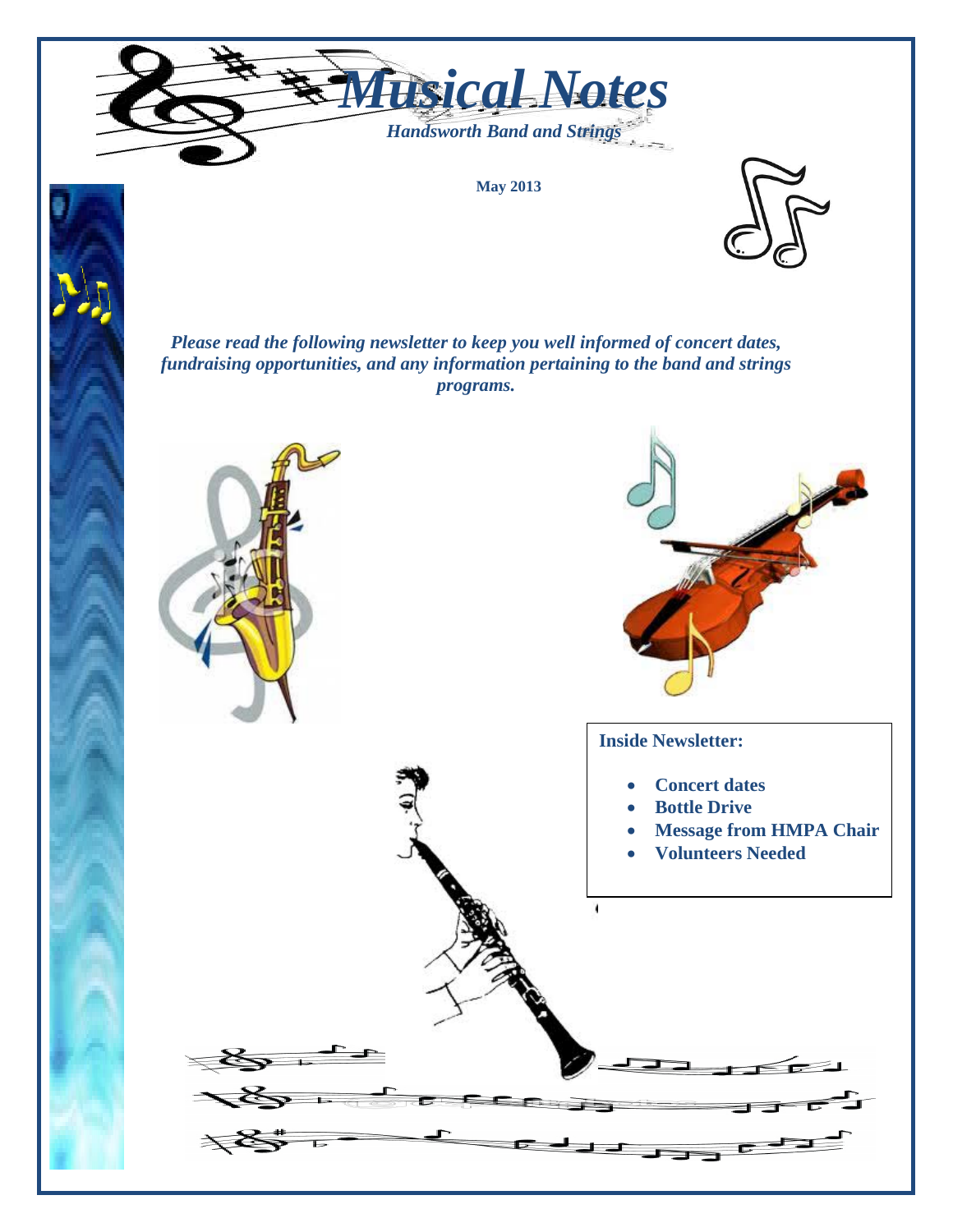

# Dates to Remember

## **CONCERTS**



Junior Evening - Monday, June 3, 2013 at 7:30 p.m. Senior Evening - Tuesday, June 4, 2013 at 7:30 p.m. Intermediate Evening - Wednesday, June 5, 2013 at 7:30 p.m. Highlands United Church in Edgemont Village **Entry by donation** 

### **HANDSWORTH ZONE STRINGS ICE CREAM CONCERT**

Family of Elementary School Strings Thursday, June 5, 2013 at 7:00 p.m. Cleveland River Regional Park **A Free Concert** 

### **HANDSWORTH GRAD CEREMONIES**

Grade 8-11 Strings Wednesday, June 19, 2013 Orpheum Theatre, Vancouver

### **TD VANCOUVER INTERNATIONAL JAZZ FESTIVAL "SOUNDS OF YOUTH STAGE"**

Handsworth Senior Jazz Band Saturday June 22 or Sunday June 23, 2013, at time TBA Robson Square Stage Open to the general public @ "Downtown Jazz Weekend"

**WHISTLER CANTANDO MUSIC FESTIVAL**  Intermediate Concert & Jazz Bands and Junior Gold Jazz Band May 2-5, 2013 Whistler Village

**ALASKA CRUISE FESTIVAL AT SEA aboard the NORWEGIAN PEARL** Senior Wind Ensemble & Grade 8-12 Strings May 12-19, 2013

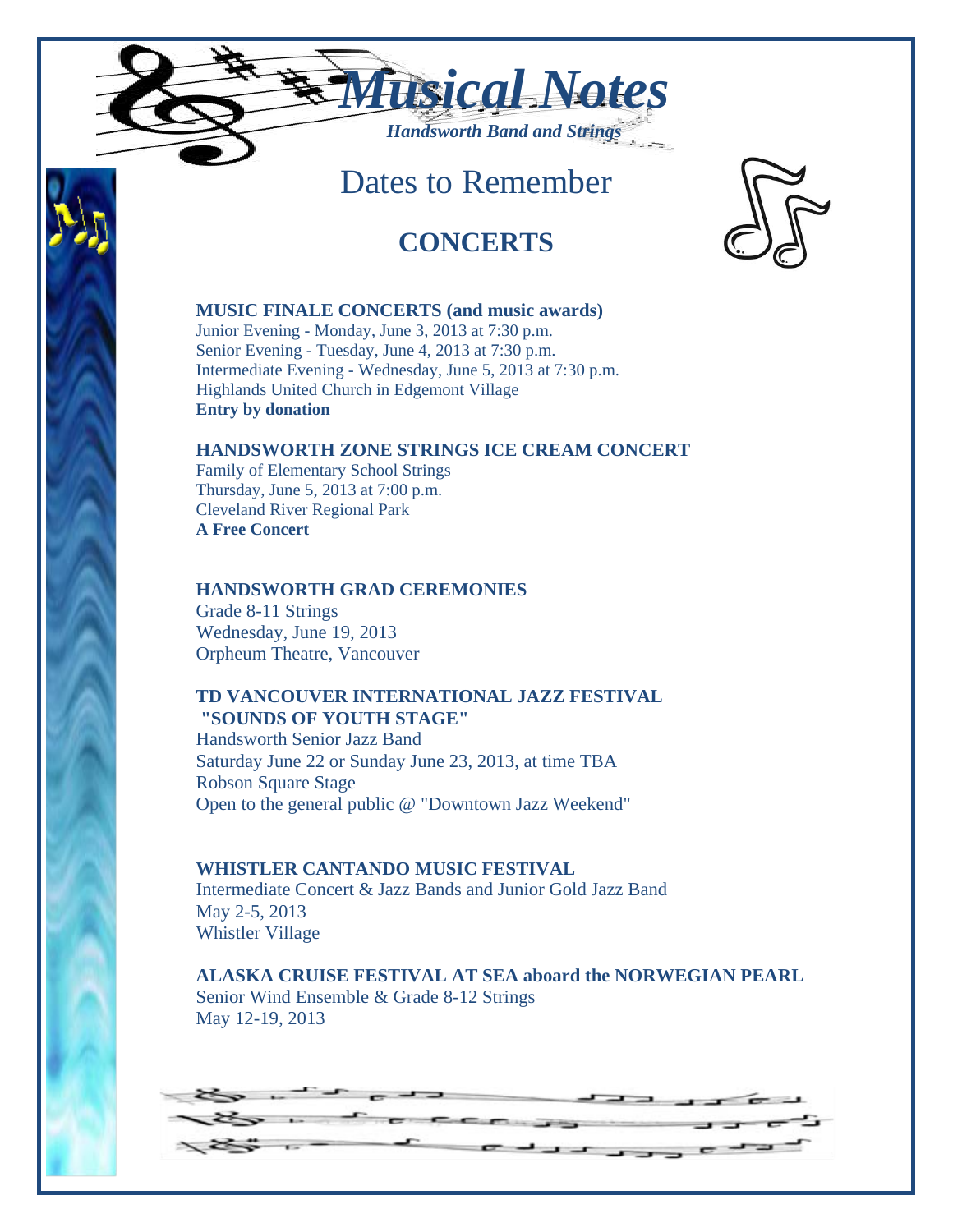

## **BOTTLE DRIVE**



#### **. April 2013 Bottle Drive Results Submitted by Alison Tucker and Lisa Cartwright, Bottle Drive Coordinators 2012/13**

#### **Congratulations to our music students and parents who participated in the April 6th Bottle Drive….this event was another big success!**

In the week before the actual bottle drive day, 39 student volunteers and some of their parents, delivered flyers to over 4,100 homes in Handsworth's catchment area. On the day of the Bottle Drive, 134 students spent 373.5 hours picking up, sorting, counting and bagging 45,560 returnable bottles, cans and juice boxes and were well supported by 26 parents volunteering 97 hours (with 12 of those parents and 1 student driving 43 routes to pick up all of those refundable drink containers! )

Together, this second bottle drive of the year raised a net total of **\$3,545** for our amazing music program at Handsworth. Included in this total were additional cash donations received in the amount of \$26.21 and another \$76.15 that was collected through our Year Round Bottle Drive at the North Shore Bottle Depots. Overall, the combined total for our 2012/13 bottle drives was up about 8.4% over our 2011/12 school year total. **The total for this school year was \$6,969.32 net profit.** Well done everybody! This fundraiser is a terrific community effort on behalf of a great cause to support music education in our school.

#### **A very special thank you goes to:**

- Cheers Restaurant who again donated lasagne.
- Edgemont Market who donated all the juice, pop, coffee and hot chocolate to keep us hydrated.
- Freshslice Edgemont who helped us out with a donation of pizzas and a discount on the purchase of more.

Please be sure to express your appreciation when you visit these businesses!

#### **Thanks to special parents:**

HMPA Handsworth Music Parents Association led by our tireless chairperson Deb Burian Retiring Bottle Drive organizer Janet Holley who has worked for so many hours to pass on such a wellorganized bottle drive machine so that we can carry on with this great fundraising event.

We'd also like to thank the Norbury Family whose donation of our sorting boxes and bags has kept us well supplied again this spring.

Special thanks go to Mr. Woodward and Mr. Kabok for their help in supporting this event and especially for their hard work and time on the bottle drive day, and to Mr. Cabana for allowing us, once again, to completely take over the Automotive and Woodworking shop for the event itself.

We thank all of our hardworking students, and of course our very special parents (drivers, sorters, food). The weather cooperated; we had a ton of fun, worked hard, and ran a very successful fundraiser that was wrapped up in record time. Many of our students worked far more than the expected two hours. Our target, as always, is 100% participation – (we were around 61% this year), so let's improve on that number next year and get the whole music team out there.

Special thanks go to the students who stayed for most of the day to ensure the workload was shared. Students: Please remember to ask Mr. Woodward or Mr. Kabok to authorize your Flyer Delivery or Bottle Drive Service Hours. Service Hour forms can be obtained from the office.

> **See you at next year's Bottle Drives in October 2013 and April'2014. Keep saving those bottles, cans, and juice containers!**